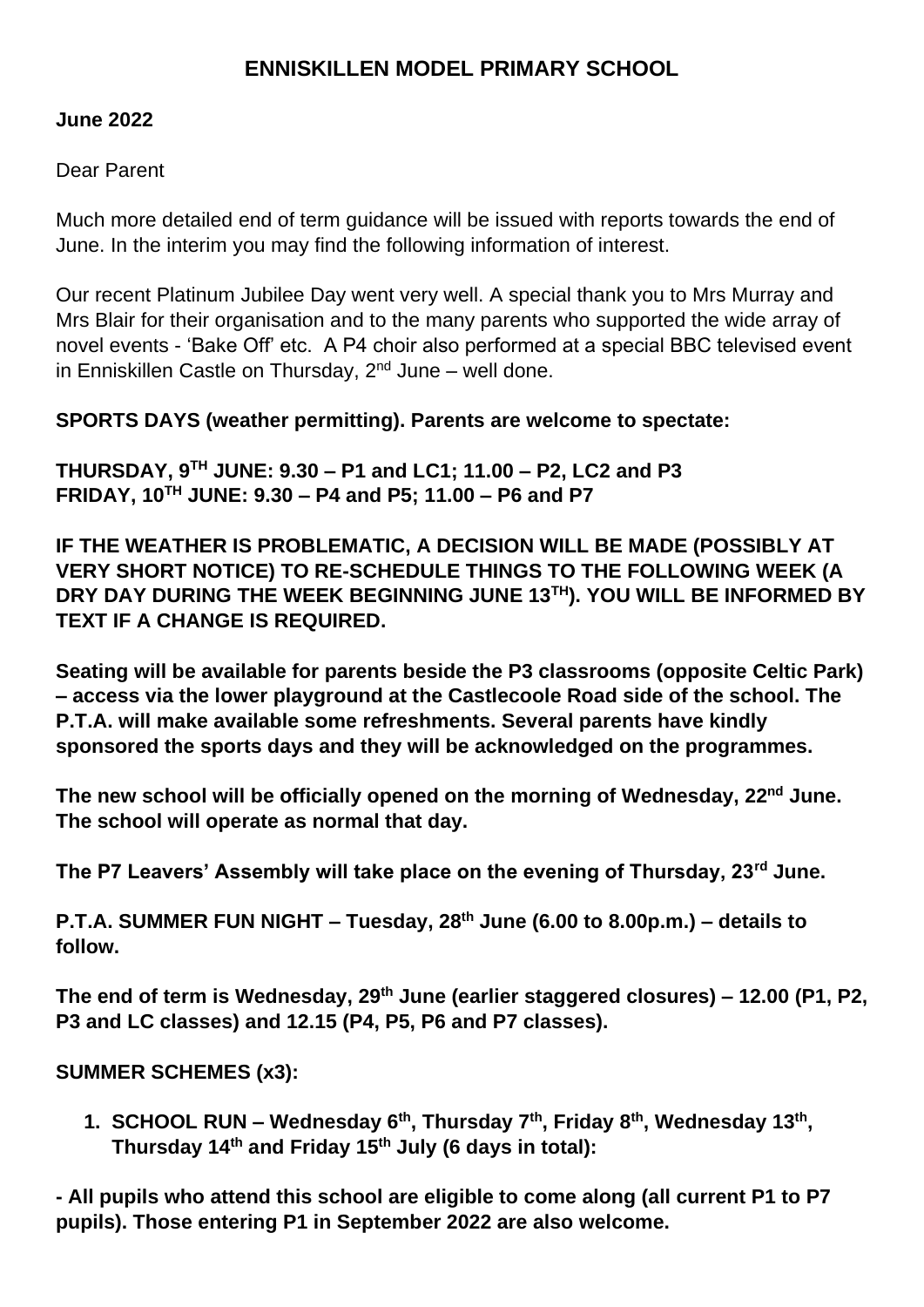**- Pupils must be booked in beforehand (PLEASE TELEPHONE THE SCHOOL TO BOOK A PLACE – BOOKING IS NOW OPEN AND WILL CLOSE ON JULY 1st)** 

**- Pupils can attend for all 6/some days but for practical reasons need to be booked in advance (before July 1st)**

**- The charge will be £10 per day (£50 if attending on all 6 days i.e. the 6th day will be free)** 

**- Is easier if all is payable on the day i.e. children bring along the daily fee on arrival**

**- Each club will:** 

**a) Be manned by our own teaching and non-teaching staff** 

**b) Involve an array of indoor and outdoor activities – all providing a variety of formal and informal experiences. e.g. MULTI- SPORTS, ART AND CRAFT, ICT, TRIPS TO LOCAL VENUES AND SWIMMING FOR OLDER PUPILS**

**c) Be split into 4 age-appropriate groups i.e. younger pupils and older pupils will be kept separate**

**d) Span the whole school day from 8.30a.m. to 3.00p.m. (daily)**

- **e) Casual clothes should be worn (no uniform required). Coat essential**
- **f) A small break will be provided by us free of charge**
- **g) Packed lunches will be required – no nuts**
	- **2. STARCAMP – 18th to 22nd July (independent booking system applies) – 5 days in total. Posters were circulated about this event some weeks ago.**
	- **3. 4-CORNER COACHING (Ross) – 1 to 5th August and 15th to 19th August) – independent booking system applies – 10 days in total. Again, details are in circulation.**

**The pedestrian lights close to school should always be used by adults/pupils to access the school – thank you.** 

**Mrs McGarry has secured another Green Eco flag for the school (valid until June 2024) as well as a substantial amount of money to help develop the school grounds further. Both are a tremendous boost to enhance the new facilities we now have. A new sheltered structure in the lower playground has also been kindly granted to the school – this will act as an outdoor classroom as well as a shelter for wet days! More details about the gesture to follow.**

**The after-school club is housed in the dining hall until 5.30p.m. – open to all P1 to P7 pupils. A small, very reasonable fee will apply with bills being issued monthly. This facility will operate until Tuesday, 28th June.** 

**A recent testing programme is nearing completion and once results have been analysed you will receive some information about how your child has performed. In line with other years, you will receive an end of year report towards the end of June which will include details about next year.**